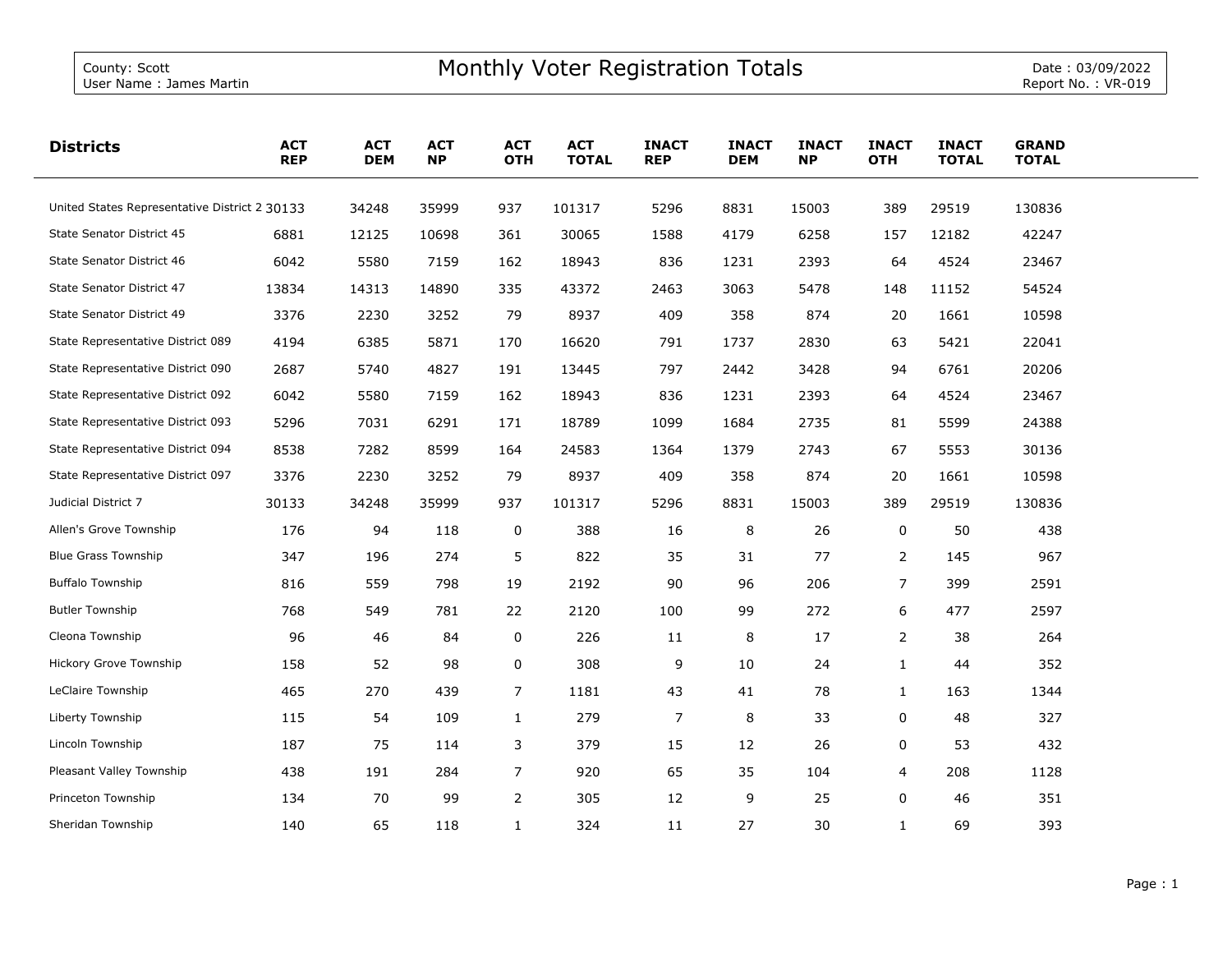| <b>Districts</b>  | <b>ACT</b><br><b>REP</b> | <b>ACT</b><br><b>DEM</b> | <b>ACT</b><br><b>NP</b> | <b>ACT</b><br><b>OTH</b> | <b>ACT</b><br><b>TOTAL</b> | <b>INACT</b><br><b>REP</b> | <b>INACT</b><br><b>DEM</b> | <b>INACT</b><br><b>NP</b> | <b>INACT</b><br><b>OTH</b> | <b>INACT</b><br><b>TOTAL</b> | <b>GRAND</b><br><b>TOTAL</b> |  |
|-------------------|--------------------------|--------------------------|-------------------------|--------------------------|----------------------------|----------------------------|----------------------------|---------------------------|----------------------------|------------------------------|------------------------------|--|
| Winfield Township | 253                      | 132                      | 221                     | 3                        | 609                        | $\overline{7}$             | 17                         | 37                        | $\overline{2}$             | 63                           | 672                          |  |
| Bettendorf Ward 1 | 1359                     | 1513                     | 1461                    | 39                       | 4372                       | 229                        | 306                        | 585                       | 15                         | 1135                         | 5507                         |  |
| Bettendorf Ward 2 | 1175                     | 1283                     | 1463                    | 29                       | 3950                       | 216                        | 247                        | 572                       | 26                         | 1061                         | 5011                         |  |
| Bettendorf Ward 3 | 1290                     | 1427                     | 1506                    | 32                       | 4255                       | 237                        | 314                        | 541                       | 17                         | 1109                         | 5364                         |  |
| Bettendorf Ward 4 | 1814                     | 1479                     | 1757                    | 32                       | 5082                       | 267                        | 198                        | 448                       | 11                         | 924                          | 6006                         |  |
| Bettendorf Ward 5 | 2656                     | 1920                     | 2570                    | 47                       | 7193                       | 408                        | 315                        | 701                       | 15                         | 1439                         | 8632                         |  |
| Davenport Ward 1  | 1631                     | 2536                     | 2454                    | 73                       | 6694                       | 330                        | 715                        | 1231                      | 33                         | 2309                         | 9003                         |  |
| Davenport Ward 2  | 1551                     | 2298                     | 2308                    | 74                       | 6231                       | 333                        | 699                        | 1240                      | 25                         | 2297                         | 8528                         |  |
| Davenport Ward 3  | 751                      | 2250                     | 1661                    | 81                       | 4743                       | 349                        | 1214                       | 1507                      | 41                         | 3111                         | 7854                         |  |
| Davenport Ward 4  | 1409                     | 2551                     | 2221                    | 85                       | 6266                       | 346                        | 882                        | 1355                      | 42                         | 2625                         | 8891                         |  |
| Davenport Ward 5  | 1261                     | 2755                     | 2161                    | 70                       | 6247                       | 374                        | 921                        | 1319                      | 33                         | 2647                         | 8894                         |  |
| Davenport Ward 6  | 2986                     | 3175                     | 2820                    | 64                       | 9045                       | 503                        | 630                        | 984                       | 26                         | 2143                         | 11188                        |  |
| Davenport Ward 7  | 1648                     | 2661                     | 2440                    | 65                       | 6814                       | 354                        | 779                        | 1070                      | 23                         | 2226                         | 9040                         |  |
| Davenport Ward 8  | 2052                     | 2801                     | 2814                    | 73                       | 7740                       | 355                        | 749                        | 1253                      | 25                         | 2382                         | 10122                        |  |
| Bettendorf        | 8294                     | 7622                     | 8757                    | 179                      | 24852                      | 1357                       | 1380                       | 2847                      | 84                         | 5668                         | 30520                        |  |
| <b>Blue Grass</b> | 362                      | 279                      | 402                     | 10                       | 1053                       | 45                         | 28                         | 113                       | $\overline{2}$             | 188                          | 1241                         |  |
| <b>Buffalo</b>    | 192                      | 203                      | 311                     | 5                        | 711                        | 38                         | 40                         | 94                        | 3                          | 175                          | 886                          |  |
| Davenport         | 13289                    | 21027                    | 18879                   | 585                      | 53780                      | 2944                       | 6589                       | 9959                      | 248                        | 19740                        | 73520                        |  |
| Dixon             | 36                       | 27                       | 56                      | 4                        | 123                        | 6                          | 10                         | 12                        | $\mathbf{1}$               | 29                           | 152                          |  |
| Donahue           | 74                       | 59                       | 72                      | $\mathbf{1}$             | 206                        | 5                          | 6                          | 17                        | 0                          | 28                           | 234                          |  |
| Durant            | 17                       | 18                       | 17                      | $\mathbf{1}$             | 53                         | $\mathbf{1}$               | $\overline{2}$             | 10                        | 0                          | 13                           | 66                           |  |
| Eldridge          | 1608                     | 1112                     | 1678                    | 29                       | 4427                       | 173                        | 133                        | 381                       | 9                          | 696                          | 5123                         |  |
| LeClaire          | 1101                     | 808                      | 1176                    | 34                       | 3119                       | 168                        | 136                        | 339                       | 9                          | 652                          | 3771                         |  |
| Long Grove        | 202                      | 164                      | 237                     | $\overline{2}$           | 605                        | 37                         | 9                          | 52                        | $\mathbf{1}$               | 99                           | 704                          |  |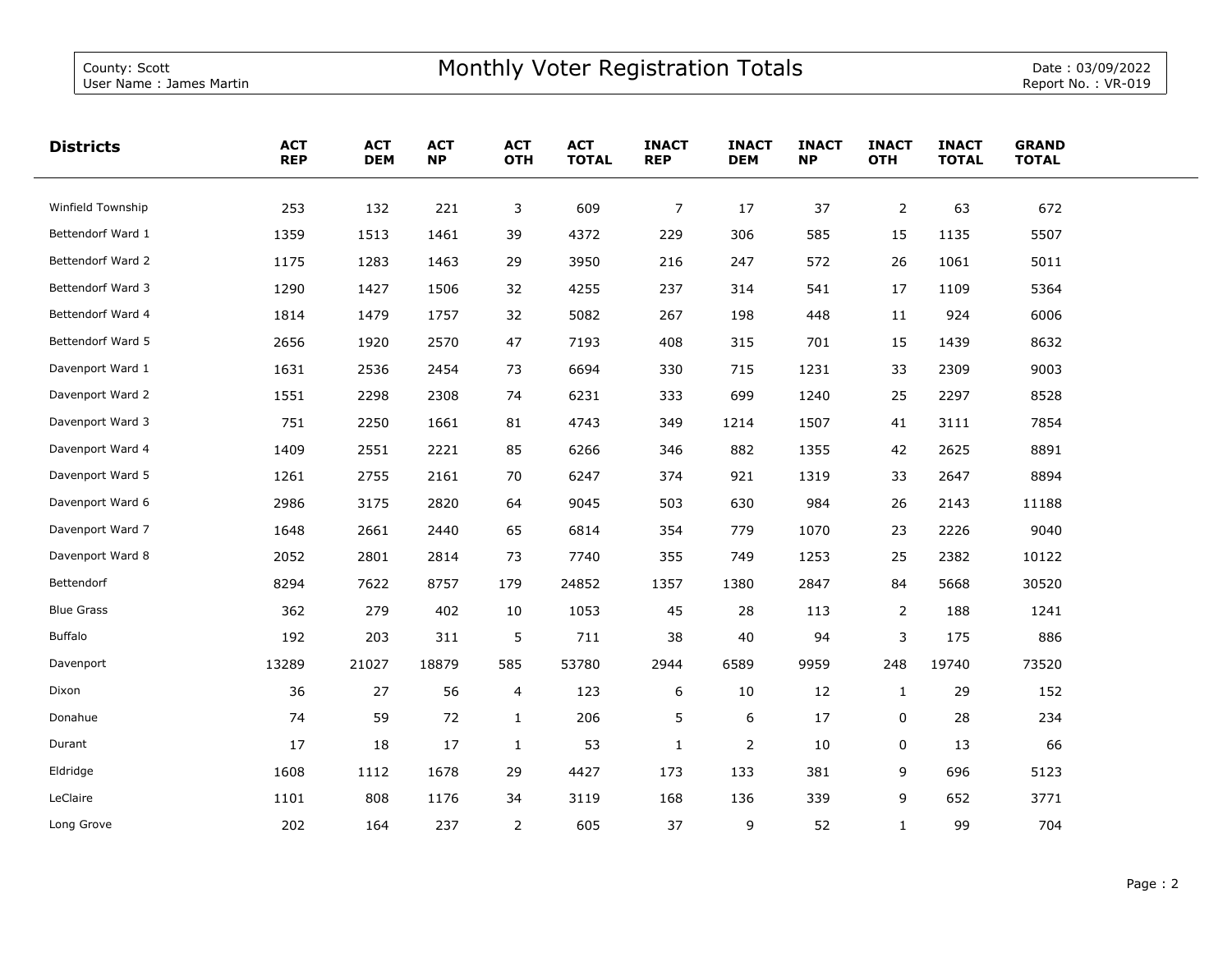| <b>Districts</b>                             | <b>ACT</b><br><b>REP</b> | <b>ACT</b><br><b>DEM</b> | <b>ACT</b><br><b>NP</b> | <b>ACT</b><br><b>OTH</b> | <b>ACT</b><br><b>TOTAL</b> | <b>INACT</b><br><b>REP</b> | <b>INACT</b><br><b>DEM</b> | <b>INACT</b><br><b>NP</b> | <b>INACT</b><br><b>OTH</b> | <b>INACT</b><br><b>TOTAL</b> | <b>GRAND</b><br><b>TOTAL</b> |  |
|----------------------------------------------|--------------------------|--------------------------|-------------------------|--------------------------|----------------------------|----------------------------|----------------------------|---------------------------|----------------------------|------------------------------|------------------------------|--|
| Maysville                                    | 44                       | 26                       | 37                      | 0                        | 107                        | 4                          | $\mathbf{1}$               | 13                        | 0                          | 18                           | 125                          |  |
| McCausland                                   | 86                       | 42                       | 78                      | 4                        | 210                        | 10                         | 7                          | 18                        | 1                          | 36                           | 246                          |  |
| New Liberty                                  | 24                       | 21                       | 32                      | $\mathbf{1}$             | 78                         | 2                          | 3                          | 4                         | 1                          | 10                           | 88                           |  |
| Panorama Park                                | 30                       | 20                       | 33                      | 2                        | 85                         | $\overline{2}$             | $\overline{2}$             | 16                        | 0                          | 20                           | 105                          |  |
| Princeton                                    | 206                      | 190                      | 226                     | 4                        | 626                        | 38                         | 29                         | 53                        | 1                          | 121                          | 747                          |  |
| Riverdale                                    | 122                      | 80                       | 91                      | $\mathbf{1}$             | 294                        | 13                         | 11                         | 24                        | 0                          | 48                           | 342                          |  |
| Walcott                                      | 353                      | 197                      | 380                     | 5                        | 935                        | 32                         | 44                         | 96                        | 3                          | 175                          | 1110                         |  |
| Eastern Iowa Community College Directo 3207  |                          | 6133                     | 5362                    | 203                      | 14905                      | 852                        | 2313                       | 3464                      | 91                         | 6720                         | 21625                        |  |
| Eastern Iowa Community College Directo4871   |                          | 6937                     | 6782                    | 177                      | 18767                      | 942                        | 1965                       | 3072                      | 66                         | 6045                         | 24812                        |  |
| Eastern Iowa Community College Directo4640   |                          | 7212                     | 5931                    | 181                      | 17964                      | 1036                       | 2008                       | 2997                      | 81                         | 6122                         | 24086                        |  |
| Eastern Iowa Community College Directo 7473  |                          | 6620                     | 7835                    | 161                      | 22389                      | 1262                       | 1172                       | 2542                      | 75                         | 5051                         | 27440                        |  |
| Eastern Iowa Community College Directo 3 308 |                          | 2074                     | 3268                    | 48                       | 8698                       | 324                        | 291                        | 756                       | 21                         | 1392                         | 10090                        |  |
| Eastern Iowa Community College Directo 3517  |                          | 2311                     | 3394                    | 71                       | 9293                       | 438                        | 359                        | 812                       | 16                         | 1625                         | 10918                        |  |
| Eastern Iowa Community College Directop 817  |                          | 2961                     | 3427                    | 96                       | 9301                       | 442                        | 723                        | 1360                      | 39                         | 2564                         | 11865                        |  |
| Eastern Iowa Community College District0133  |                          | 34248                    | 35999                   | 937                      | 101317                     | 5296                       | 8831                       | 15003                     | 389                        | 29519                        | 130836                       |  |
| Calamus Wheatland School Director 2          | 38                       | 28                       | 44                      | $\mathbf{1}$             | 111                        | 2                          | 4                          | 15                        | 0                          | 21                           | 132                          |  |
| Pleasant Valley School Director 1            | 1051                     | 591                      | 914                     | 19                       | 2575                       | 131                        | 97                         | 228                       | 7                          | 463                          | 3038                         |  |
| Pleasant Valley School Director 2            | 697                      | 556                      | 813                     | 24                       | 2090                       | 101                        | 90                         | 223                       | 5                          | 419                          | 2509                         |  |
| Pleasant Valley School Director 3            | 1388                     | 762                      | 1218                    | 25                       | 3393                       | 197                        | 102                        | 230                       | 4                          | 533                          | 3926                         |  |
| Pleasant Valley School Director 4            | 937                      | 664                      | 788                     | 17                       | 2406                       | 144                        | 92                         | 243                       | $\overline{2}$             | 481                          | 2887                         |  |
| Pleasant Valley School Director 5            | 633                      | 573                      | 604                     | 10                       | 1820                       | 91                         | 88                         | 160                       | 6                          | 345                          | 2165                         |  |
| Pleasant Valley School Director 6            | 516                      | 593                      | 606                     | 16                       | 1731                       | 99                         | 138                        | 272                       | $\overline{7}$             | 516                          | 2247                         |  |
| Pleasant Valley School Director 7            | 1233                     | 988                      | 1265                    | 19                       | 3505                       | 158                        | 156                        | 327                       | 9                          | 650                          | 4155                         |  |
| <b>Bennett School District</b>               | 93                       | 50                       | 92                      | $\mathbf{1}$             | 236                        | $\overline{7}$             | 8                          | 22                        | $\mathbf{1}$               | 38                           | 274                          |  |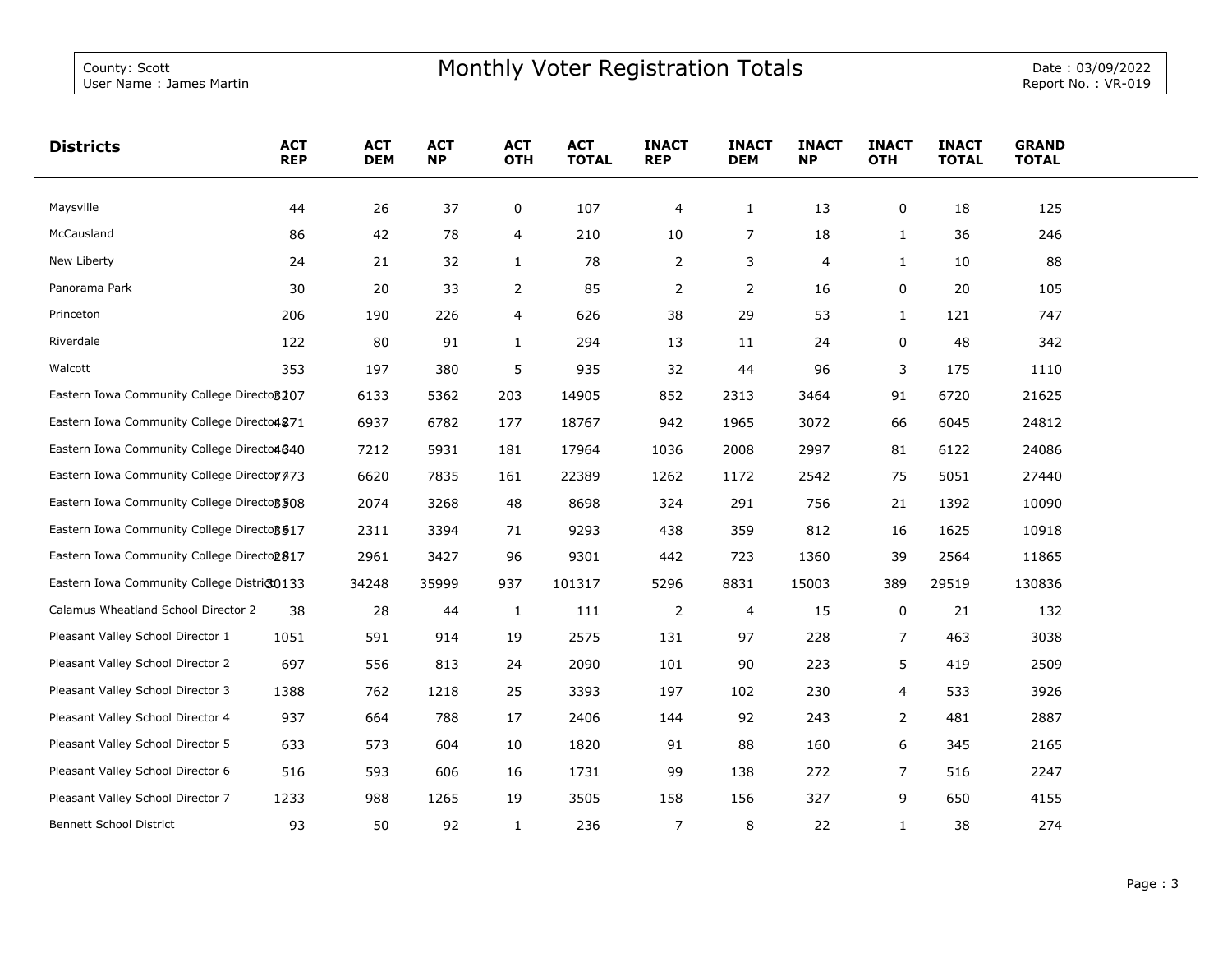| <b>Districts</b>                  | <b>ACT</b><br><b>REP</b> | <b>ACT</b><br><b>DEM</b> | <b>ACT</b><br><b>NP</b> | <b>ACT</b><br><b>OTH</b> | <b>ACT</b><br><b>TOTAL</b> | <b>INACT</b><br><b>REP</b> | <b>INACT</b><br><b>DEM</b> | <b>INACT</b><br><b>NP</b> | <b>INACT</b><br><b>OTH</b> | <b>INACT</b><br><b>TOTAL</b> | <b>GRAND</b><br><b>TOTAL</b> |
|-----------------------------------|--------------------------|--------------------------|-------------------------|--------------------------|----------------------------|----------------------------|----------------------------|---------------------------|----------------------------|------------------------------|------------------------------|
| Bettendorf                        | 4810                     | 4787                     | 5174                    | 106                      | 14877                      | 832                        | 918                        | 1862                      | 58                         | 3670                         | 18547                        |
| Calamus Wheatland School District | 41                       | 30                       | 49                      |                          | 121                        | 2                          | 4                          | 15                        | 0                          | 21                           | 142                          |
| Davenport                         | 14609                    | 21952                    | 20476                   | 623                      | 57660                      | 3079                       | 6758                       | 10416                     | 265                        | 20518                        | 78178                        |
| Durant School District            | 99                       | 54                       | 94                      |                          | 248                        | 12                         |                            | 26                        | 2                          | 47                           | 295                          |
| North Scott                       | 4026                     | 2648                     | 3906                    | 75                       | 10655                      | 443                        | 373                        | 979                       | 23                         | 1818                         | 12473                        |
| Pleasant Valley                   | 6455                     | 4727                     | 6208                    | 130                      | 17520                      | 921                        | 763                        | 1683                      | 40                         | 3407                         | 20927                        |
| Parkview Sanitary District        | 513                      | 423                      | 555                     | 17                       | 1508                       | 76                         | 81                         | 221                       |                            | 383                          | 1891                         |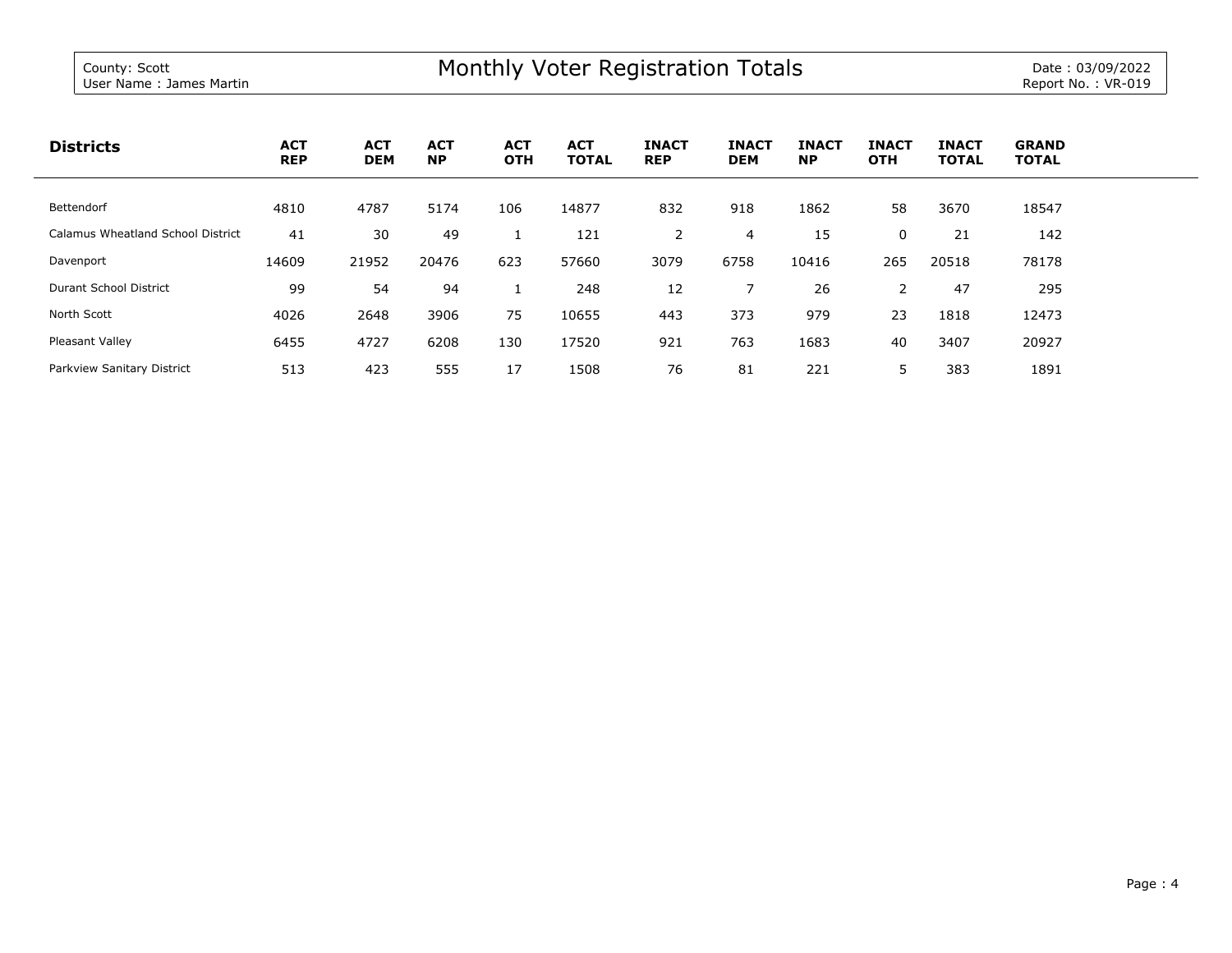| County: Scott<br>User Name: James Martin  | <b>Precinct Voter Count</b> |            |            |           |            |  |  |  |  |  |  |  |
|-------------------------------------------|-----------------------------|------------|------------|-----------|------------|--|--|--|--|--|--|--|
| Precinct: All<br>Status : Active Inactive |                             |            |            |           |            |  |  |  |  |  |  |  |
|                                           | <b>TOTAL</b>                | <b>DEM</b> | <b>REP</b> | <b>NP</b> | <b>OTH</b> |  |  |  |  |  |  |  |
| Allens Grove Twp                          | 438                         | 102        | 192        | 144       | 0          |  |  |  |  |  |  |  |
| Bettendorf City B11                       | 2803                        | 942        | 866        | 965       | 30         |  |  |  |  |  |  |  |
| Bettendorf City B12                       | 2704                        | 877        | 722        | 1081      | 24         |  |  |  |  |  |  |  |
| Bettendorf City B21                       | 1755                        | 588        | 411        | 734       | 22         |  |  |  |  |  |  |  |
| Bettendorf City B22                       | 2712                        | 797        | 821        | 1067      | 27         |  |  |  |  |  |  |  |
| Bettendorf City B23                       | 544                         | 145        | 159        | 234       | 6          |  |  |  |  |  |  |  |
| Bettendorf City B31                       | 2747                        | 835        | 768        | 1114      | 30         |  |  |  |  |  |  |  |
| Bettendorf City B32                       | 2617                        | 906        | 759        | 933       | 19         |  |  |  |  |  |  |  |
| Bettendorf City B41                       | 3217                        | 825        | 1218       | 1158      | 16         |  |  |  |  |  |  |  |
| Bettendorf City B42                       | 2789                        | 852        | 863        | 1047      | 27         |  |  |  |  |  |  |  |
| Bettendorf City B51                       | 3427                        | 961        | 1159       | 1279      | 28         |  |  |  |  |  |  |  |
| Bettendorf City B52                       | 5310                        | 1296       | 1937       | 2041      | 36         |  |  |  |  |  |  |  |
| <b>Blue Grass</b>                         | 2172                        | 524        | 778        | 851       | 19         |  |  |  |  |  |  |  |
| <b>Buffalo City</b>                       | 886                         | 243        | 230        | 405       | 8          |  |  |  |  |  |  |  |
| <b>Buffalo Twp</b>                        | 2591                        | 655        | 906        | 1004      | 26         |  |  |  |  |  |  |  |
| Davenport City D11                        | 1990                        | 714        | 490        | 765       | 21         |  |  |  |  |  |  |  |
| Davenport City D12                        | 2255                        | 839        | 445        | 945       | 26         |  |  |  |  |  |  |  |
| Davenport City D13                        | 2635                        | 884        | 647        | 1070      | 34         |  |  |  |  |  |  |  |
| Davenport City D14                        | 2159                        | 824        | 390        | 920       | 25         |  |  |  |  |  |  |  |
| Davenport City D21                        | 2443                        | 823        | 535        | 1057      | 28         |  |  |  |  |  |  |  |
| Davenport City D22                        | 1971                        | 709        | 410        | 817       | 35         |  |  |  |  |  |  |  |
| Davenport City D23                        | 1869                        | 618        | 509        | 730       | 12         |  |  |  |  |  |  |  |
| Davenport City D24                        | 2245                        | 847        | 430        | 944       | 24         |  |  |  |  |  |  |  |
| Davenport City D31                        | 1983                        | 788        | 327        | 830       | 38         |  |  |  |  |  |  |  |
| Davenport City D32                        | 1671                        | 813        | 232        | 610       | 16         |  |  |  |  |  |  |  |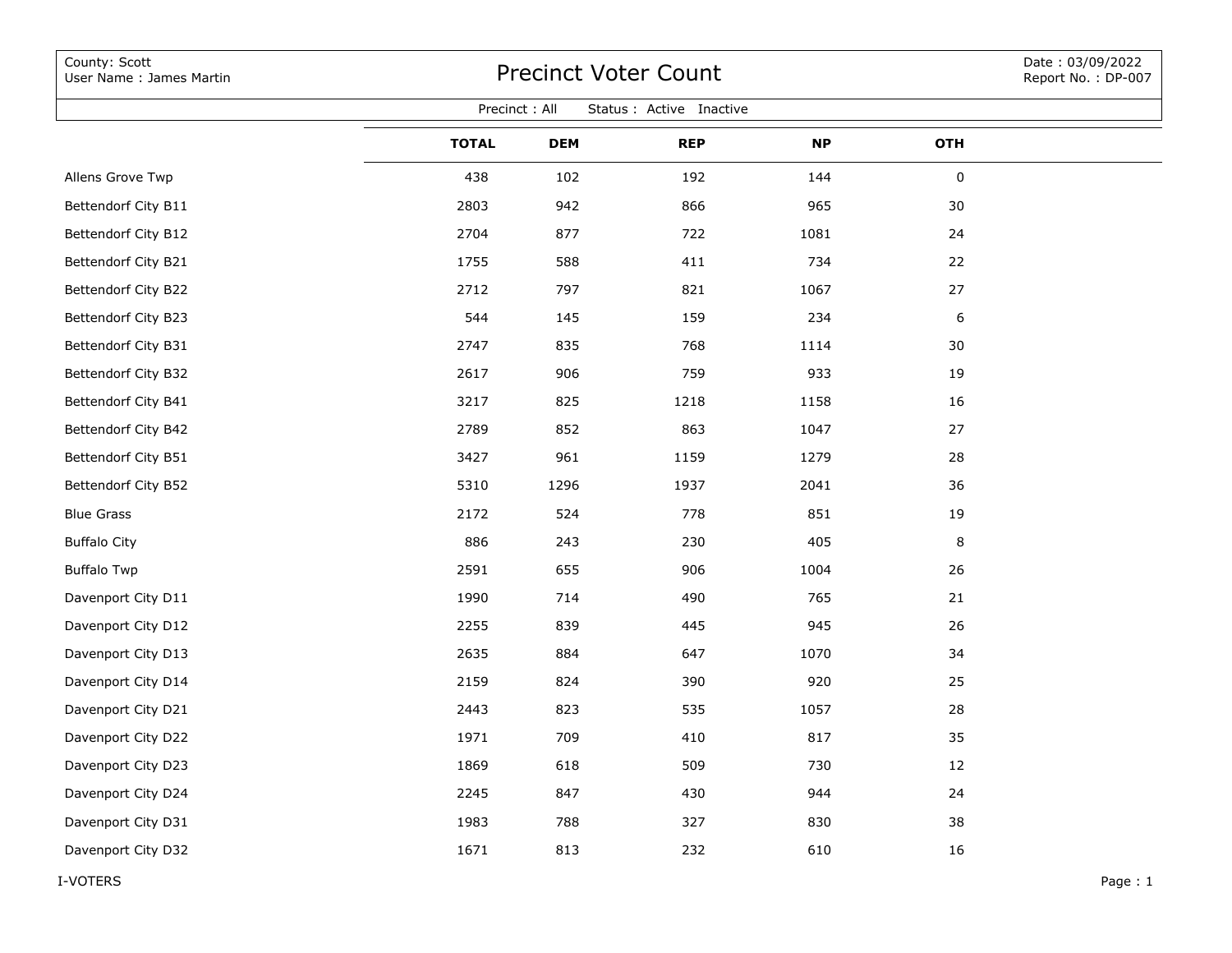| County: Scott<br>User Name: James Martin  | <b>Precinct Voter Count</b> | Date: 03/09/2022<br>Report No.: DP-007 |            |           |              |         |  |  |  |  |  |  |
|-------------------------------------------|-----------------------------|----------------------------------------|------------|-----------|--------------|---------|--|--|--|--|--|--|
| Precinct: All<br>Status : Active Inactive |                             |                                        |            |           |              |         |  |  |  |  |  |  |
|                                           | <b>TOTAL</b>                | <b>DEM</b>                             | <b>REP</b> | <b>NP</b> | <b>OTH</b>   |         |  |  |  |  |  |  |
| Davenport City D33                        | 2041                        | 857                                    | 278        | 876       | 30           |         |  |  |  |  |  |  |
| Davenport City D34                        | 2159                        | 1006                                   | 263        | 852       | 38           |         |  |  |  |  |  |  |
| Davenport City D41                        | 2514                        | 919                                    | 577        | 983       | 35           |         |  |  |  |  |  |  |
| Davenport City D42                        | 2072                        | 751                                    | 429        | 864       | 28           |         |  |  |  |  |  |  |
| Davenport City D43                        | 2039                        | 792                                    | 434        | 785       | 28           |         |  |  |  |  |  |  |
| Davenport City D44                        | 2266                        | 971                                    | 315        | 944       | 36           |         |  |  |  |  |  |  |
| Davenport City D51                        | 2559                        | 1030                                   | 487        | 1006      | 36           |         |  |  |  |  |  |  |
| Davenport City D52                        | 2187                        | 865                                    | 457        | 850       | 15           |         |  |  |  |  |  |  |
| Davenport City D53                        | 2256                        | 904                                    | 466        | 859       | 27           |         |  |  |  |  |  |  |
| Davenport City D54                        | 1892                        | 877                                    | 225        | 765       | 25           |         |  |  |  |  |  |  |
| Davenport City D61                        | 2767                        | 856                                    | 927        | 966       | 18           |         |  |  |  |  |  |  |
| Davenport City D62                        | 2524                        | 711                                    | 996        | 801       | 16           |         |  |  |  |  |  |  |
| Davenport City D63                        | 2920                        | 1013                                   | 711        | 1165      | 31           |         |  |  |  |  |  |  |
| Davenport City D64                        | 2977                        | 1225                                   | 855        | 872       | 25           |         |  |  |  |  |  |  |
| Davenport City D71                        | 2605                        | 1019                                   | 682        | 888       | 16           |         |  |  |  |  |  |  |
| Davenport City D72                        | 2418                        | 941                                    | 521        | 937       | 19           |         |  |  |  |  |  |  |
| Davenport City D73                        | 2322                        | 840                                    | 474        | 978       | 30           |         |  |  |  |  |  |  |
| Davenport City D74                        | 1695                        | 640                                    | 325        | 707       | 23           |         |  |  |  |  |  |  |
| Davenport City D81                        | 2186                        | 808                                    | 401        | 942       | 35           |         |  |  |  |  |  |  |
| Davenport City D82                        | 2577                        | 892                                    | 635        | 1026      | 24           |         |  |  |  |  |  |  |
| Davenport City D83                        | 2815                        | 1059                                   | 619        | 1113      | 24           |         |  |  |  |  |  |  |
| Davenport City D84                        | 2544                        | 791                                    | 752        | 986       | 15           |         |  |  |  |  |  |  |
| Donahue City                              | 234                         | 65                                     | 79         | 89        | $\mathbf{1}$ |         |  |  |  |  |  |  |
| Eldridge City 1                           | 2781                        | 663                                    | 977        | 1119      | 22           |         |  |  |  |  |  |  |
| Eldridge City 2                           | 2735                        | 674                                    | 955        | 1088      | 18           |         |  |  |  |  |  |  |
| I-VOTERS                                  |                             |                                        |            |           |              | Page: 2 |  |  |  |  |  |  |